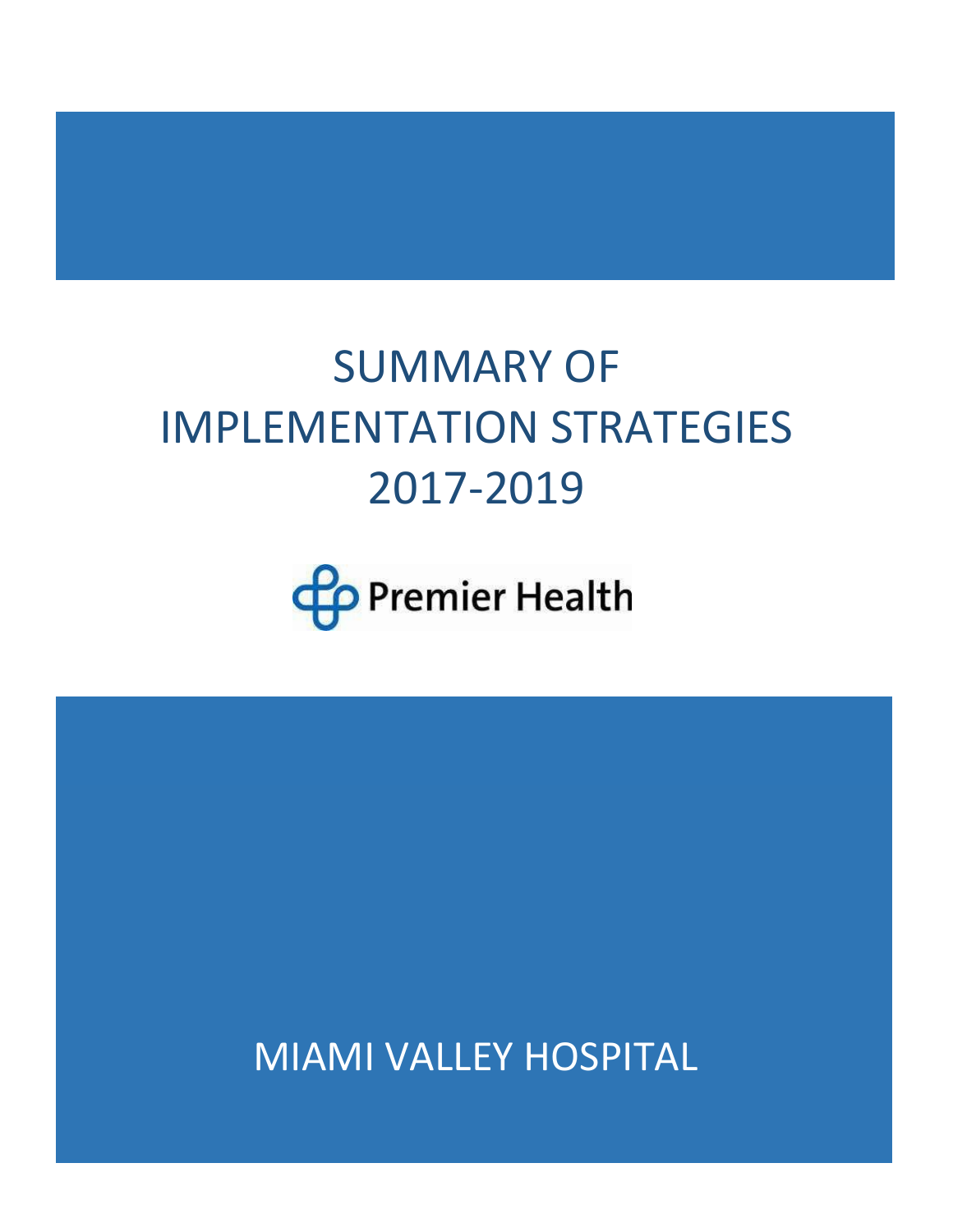# Miami Valley Hospital: Committed to Improving Community Health

Miami Valley Hospital (MVH) is part of Premier Health, the largest private, nonprofit, comprehensive health care system in Southwest Ohio. MVH is committed to improving the health of the communities it serves with high quality, cost-competitive health services.

MVH serves Dayton and Southwest Ohio. It is the region's only Level I Trauma Center, providing the highest level of care for the most critically injured patients. It has earned accreditation as a Comprehensive Stroke Center for the specialized care of complex strokes. The hospital has also achieved Magnet® Recognition for excellence in patient care.

### Priorities Addressed

The Community Benefits subcommittee of Premier Health designed and executed the prioritization process that included a review and comparison of the following:

- 2016 Collaborative Community Health Needs Assessment (CHNA) for Greater Dayton
- Local county health departments' most recent Community Health Assessments (including Greene, Miami, Montgomery, and Shelby Counties)
- Health Policy Institute of Ohio's Health Value Dashboard (state health comparison)

The Implementation Strategies address the collaborative CHNA conducted in 2016 on behalf of all the hospitals in the region by the Greater Dayton Area Hospital Association.

The top three priority areas identified were:

- Birth outcomes
- Behavioral health/Substance abuse
- Chronic diseases

# Recap of Implementation Strategies

#### *Help Me Grow/Brighter Futures*

Health issue: Birth outcomes

Intervention's goal: To reduce infant mortality through home visits, from birth to age 3, including education about safe sleep and encouragement for mothers to breastfeed.

Background: In 2015, Montgomery County had an overall infant mortality rate of 7.5, up from 6.8 deaths per 1,000 births in 2014. African-American babies died at three times the rate of white babies. The Healthy People 2020 target rate is 6.0 deaths per 1,000 births. There is scientific support for trained personnel visiting parents and children in their homes. Home visits provide an opportunity to screen for and address determinants of poor infant outcomes.

Status: 1660 Montgomery County young children or pregnant moms are currently being served with home visits and services by the Help Me Grow Brighter Futures program. There were 22,713 home visits completed with families in 2019. 100% of babies, receiving home visit services receive education and assessment of a safe sleep environment. 100% of all moms prenatal to age 1 of the child are screened for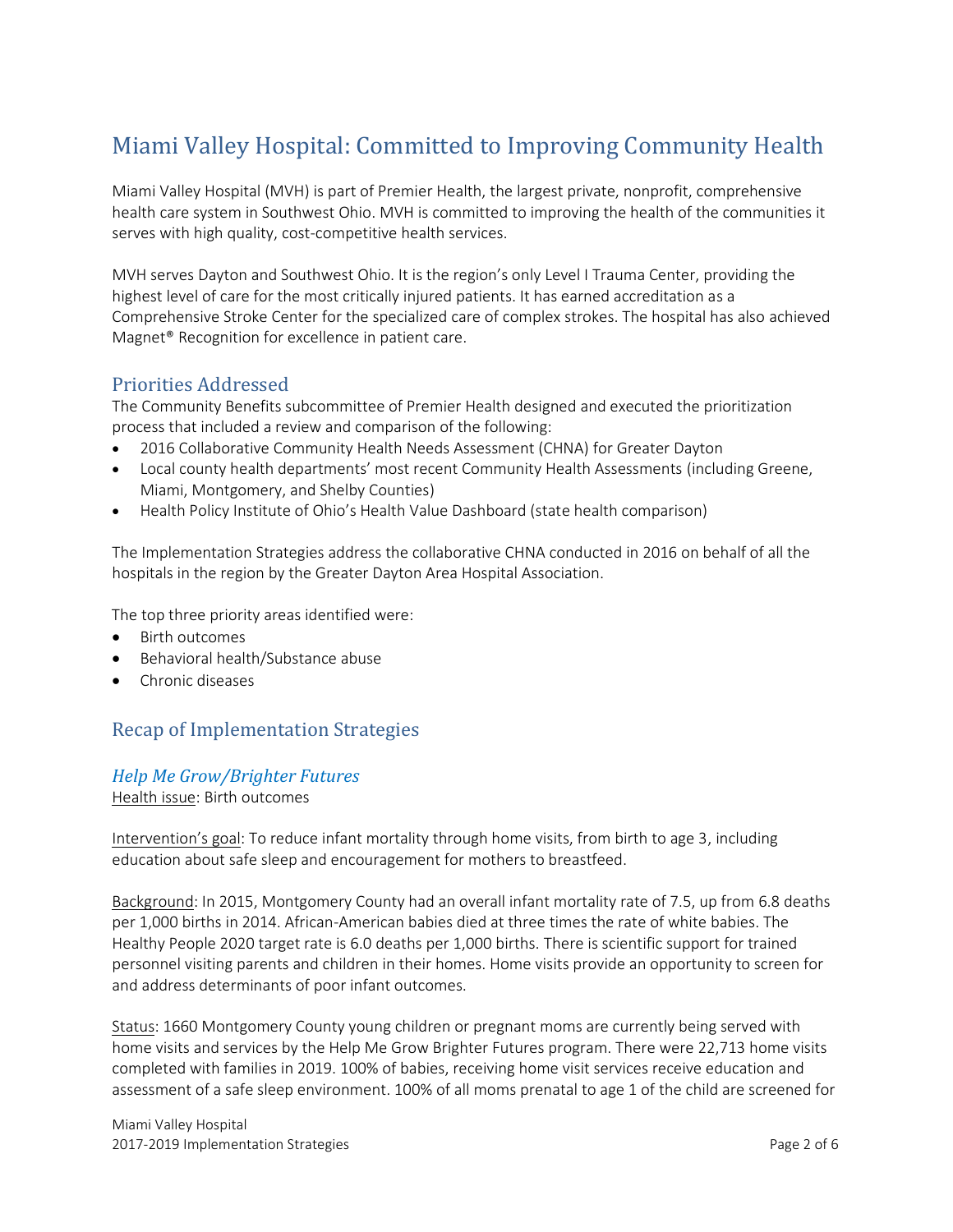depression. 99% of healthy infants survive to first birthday (infant mortality is a rate 1 per 1000 rather than a percent). More than 80% of moms, enrolled prenatally, initiate breastfeeding. 54% are still breastfeeding at 6 months. Miami Valley Hospital's contribution to HMGBF salaries was \$529,038 annually.

Partners: Greater Dayton Area Hospital Association, Help Me Grow, Kettering Health Network, Life Stages Centering, Five Rivers Health Center, Southview Women's Center, Cassano's, physician offices, and a variety of community programs such as the Wesley Center, Elizabeth New Life, Miami Valley Child Development Center, Promise to Hope, and Family Service Agency

#### *CenteringPregnancy*

Health issue: Birth outcomes

Intervention's goal: To support the CenteringPregnancy program at Five Rivers Health Center.

Background: In 2015, Montgomery County had an overall infant mortality rate of 7.5, up from 6.8 deaths per 1,000 births in 2014. African-American babies died at three times the rate of white babies. The Healthy People 2020 target rate is 6.0 deaths per 1,000 births. CenteringPregnancy is a best practice that improves birth outcomes.

Status: From 2017-2019, 350 women enrolled in Centering. To date 447 women have delivered 453 babies (6 sets of twins). 85% of infants had a healthy birthweight (greater than 5.5 pounds); and 87% of infants were delivered full-term (37+ weeks). Five Rivers does not have complete data on the rate of mothers breastfeeding at their postpartum visit: 26% were breastfeeding; 32% were not breastfeeding; for the remaining women, the breastfeeding rate is unknown either because it was not recorded at the visit or because the women did not show for their postpartum visit. In 2019, Miami Valley Hospital contributed \$4,407,000 in operating support to Five Rivers.

Partner: Five Rivers Health Center

#### *Promise to Hope*

Health issue: Birth outcomes and Substance abuse

Intervention's goal: To improve health outcomes for newborns exposed to opiate drugs during the fetal period. The comprehensive program provides Medication-Assisted Treatment (MAT) for mothers and withdrawal treatment for infants. The goal is to keep mother and child together in a stable home environment.

Background: More than 200 babies are born with drugs in their systems every year in the Miami Valley. The hospital's nationally-recognized Level IIIB Neonatal Intensive Care Unit is able to provide comprehensive care for critically ill newborns. Key components are care coordination and case management to help participants navigate the drug addiction services for which they are eligible and to help them overcome barriers to attending group meetings and parenting classes. The program addresses the behavioral and medical health needs of the patient as well as the social determinants of health. In addition to providing pre- and post-natal care for moms and babies, four MVH physicians have become certified to prescribe MAT. This step gives opiate-addicted women additional time to join a behavioral health program.

Miami Valley Hospital 2017-2019 Implementation Strategies **Page 3 of 6**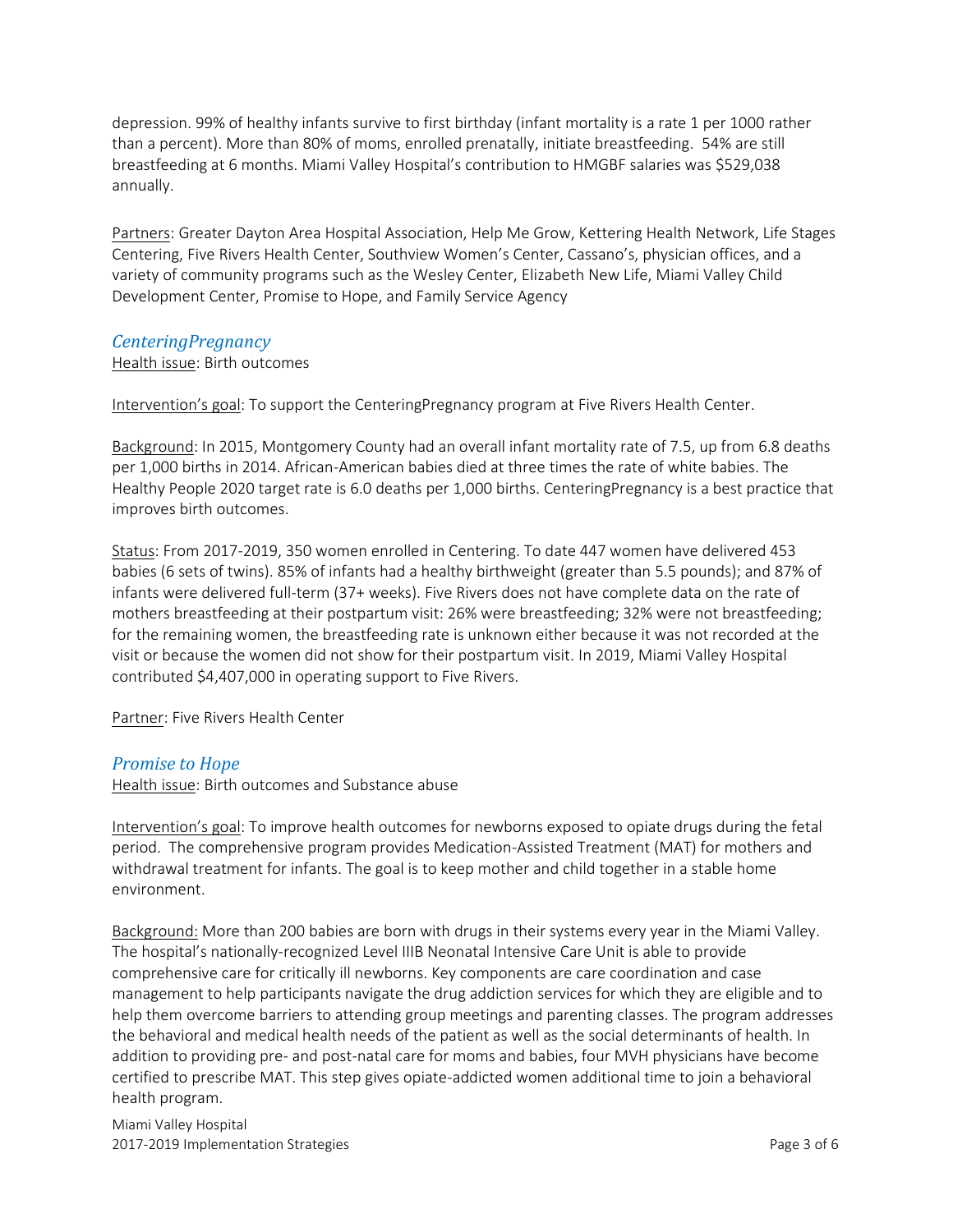Status: As of July 2019, 288 mothers received perinatal and postpartum care with MAT and withdrawal treatment for their newborns. 118, or 41%, of the women also received behavioral health treatment through Samaritan Behavioral Health, Inc.

Partners: ADAMHS Board of Montgomery County, Five Rivers Health Centers, NOVA Behavior Health, Samaritan Behavioral Health, Inc., and the Women's Recovery Center in Xenia

Additional Substance Abuse Strategies: On October 17-18, 2018, 55 professionals attended a conference, sponsored by the Community Overdose Action Team, titled "Navigating the Opioid Crisis." On October 17, 2019, 76 professionals attended a conference, sponsored by the Community Overdose Action Team, titled "Substance Use Disorder & Recovery: The Emerging Landscape." For both conferences, a majority of participants reported on the evaluation that two competency areas were improved as a result: Patient Care and Medical Knowledge. Premier Health contributed \$19,070 to put on the two conferences.

In addition to provider education, the hospital provided a collection point on the first floor, near the Apple Street elevators, for the collection of unused prescription medications. More than 527 pounds were collected since the receptacle was installed in 2018.

#### *Mahogany's Child*

Health issue: Chronic diseases

Intervention's goal: To remove barriers for, educate, and empower the African-American population in the community to make positive health decisions through culturally relevant means. The program offers a variety of ways for individuals to become involved with education, events, and activities. Mahogany's Child will engage with community organizations, such as schools and churches where they already have a relationship.

Background: Mahogany's Child has a history of strong partnerships with churches. It has provided health education and screenings since 2001. Mahogany's Child has participated in community events such as health fairs, demonstrations and seminars. It has sponsored an annual women's health retreat for economically disadvantaged African American women. The program is aligned with Healthy People 2010 goals for women's health and serves 7,000 women annually. "The Daily Mile" is a program where every teacher and student run one mile a day.

Status: The Daily Mile program attracted 421 participants at Centerville School District. From 2017-2019 2,002 people have participated in the African-American Wellness Walk. There have been 426 participants in Line-Dancing classes. Ongoing annual support is \$55,000.

In addition, weekly segments on "Healthier You" aired on WDAO Radio reaching 20,000 listeners.

Partners: West Dayton Church Caravan (coalition of 22 Church Congregations) and Public Health – Dayton & Montgomery County

# *Support for Reach Out of Montgomery County*

Health issue: Chronic diseases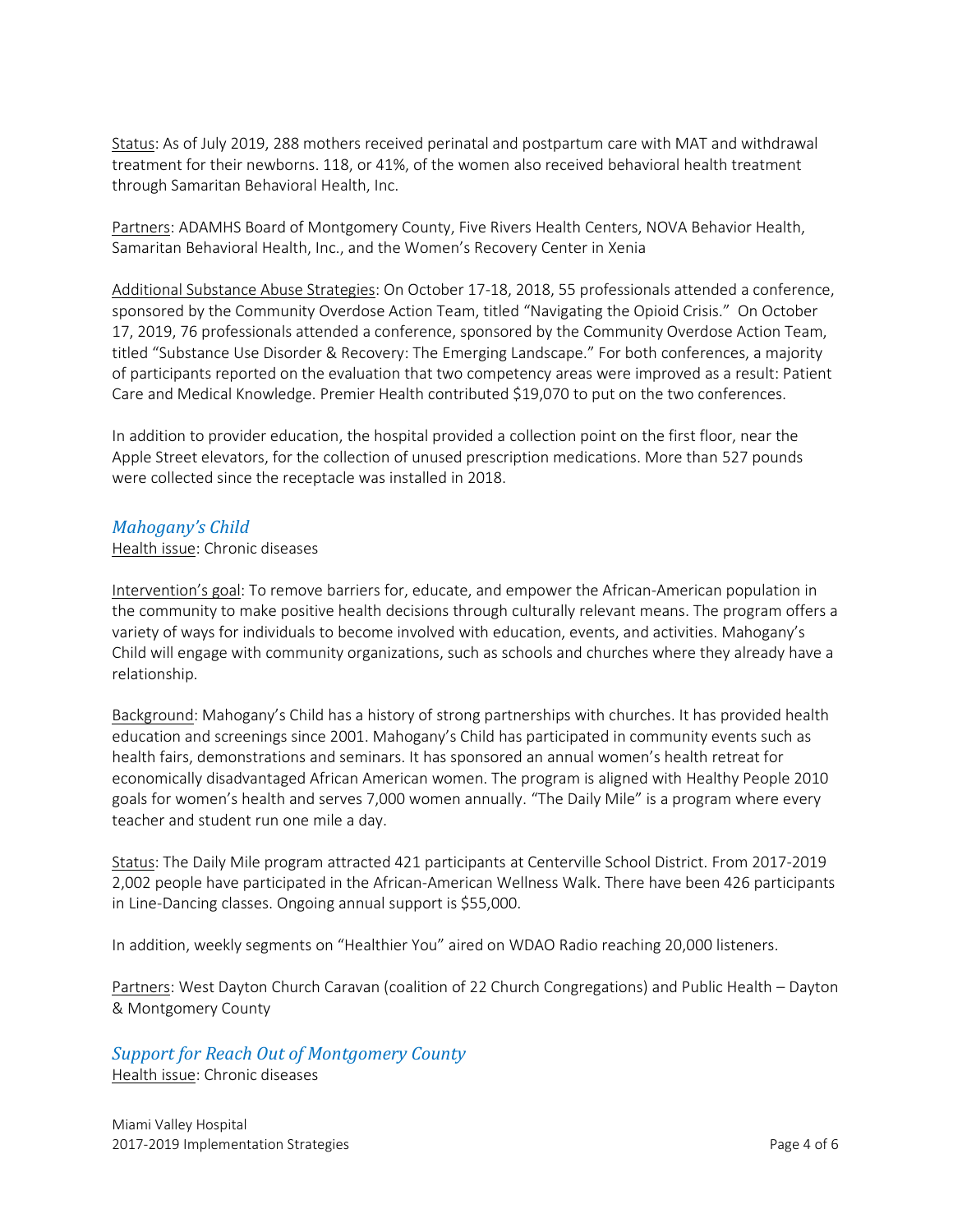Intervention's goals: To support the operations of Reach Out of Montgomery County (Reach Out), a safety net free clinic.

#### Background:

Reach Out is a 501(c)(3) volunteer healthcare provider, founded in 1994 by Wright State University Boonshoft School of Medicine, Public Health – Dayton & Montgomery County, and the Montgomery County Medical Society. It cares for the underserved and uninsured residents of Montgomery County with volunteer health care professionals. It includes a Charitable Pharmacy. The Medical Clinic offers an alternative to emergency room visits for minor illnesses and chronic conditions that need immediate attention. There is no cost for laboratory testing. RN case managers facilitate navigation of 350 medical needs throughout the community. The top ZIP Codes served are: 45414, 45417, 45410, 45424, and 45404. Reach Out serves 4,000 unique patients. Starting in July 2016, Reach Out integrated Behavioral Health visits within the clinic.

Status: MVH has assisted with subsidized rent, cash contributions, and in-kind donation of pharmaceuticals. Miami Valley Hospital physicians also donate their time to serve patients at the clinic. The clinic relies on more than 600 volunteers. In the third quarter of 2019, Reach Out suspended clinic hours. The recently retired executive director reported that there was not enough funding to pay the staff who work with the volunteers. Other services remain open while Reach Out develops a plan to seek new sustainable funding and partnerships. From July 1, 2017 through June 30, 2019 Reach Out served 9,059 unique patients and filled 37,567 prescriptions. 85% with external prescriptions had them filled within four days. 86% of seniors complied with their medication plans, including refills. Cash value of MVH contribution during this time was \$243,050. \$140,000 in operational support \$75,000 in Lab & in-kind pharmaceuticals and \$28,000 in rent reimbursement.

Partners: Reach Out is supported by government agencies, public health, University of Dayton, Wright State University, Kettering Health Network, Children's Medical Center, corporations, and individuals.

#### *Additional Accomplishments*

Premier Health donated \$2 million per year to support the development of a coordinated and comprehensive approach to opioid treatment and recovery for residents of Montgomery County. OneFifteen is a non-profit named for the 115 people who died of opioid overdoses each day in the U.S. in 2017. OneFifteen launched in 2019 with Premier Health Partners and Kettering Health Network in partnership with Verily, a sister company to Google. In June 2019 OneFiftee[n opened](https://www.prnewswire.com/news-releases/onefifteen-opens-the-first-of-its-state-of-the-art-facilities-for-the-treatment-of-opioid-use-disorder-in-dayton-ohio-300867527.html) two of the six planned facilities on its campus. The first two facilities provide 33,000 square feet of spaces for outpatient and inpatient residential care plus community-based wraparound services. The next phase will be completed in 2020.

Premier Health employees volunteered their time (about 5 employees volunteered 3 hours) to assemble 500 Medication Disposal Kits. The kits consisted of Carbon Activated Medication Disposable Pouches, HelpMeNow App and Substance Abuse Educational Materials, Medication Drop-off Locations, and Postage Paid Survey/Thank You Postcards. The 500 kits were distributed at various community events including Hispanic Heritage Festival, African American Wellness Walk, Barbershop Health Initiative in Trotwood and Dayton, Lewisburg Block Party events, Troy, as well as targeted areas covered by home health nurses. Education was provided on how to use the bags and where medication drop receptacles were located. Some of the zip codes the kits were distributed amongst included: 45373, 45383, 45404, 45405, 45406, 45410, 45417, 45420, 45449, 45309, 45330 and 45338. Partners included Public Health